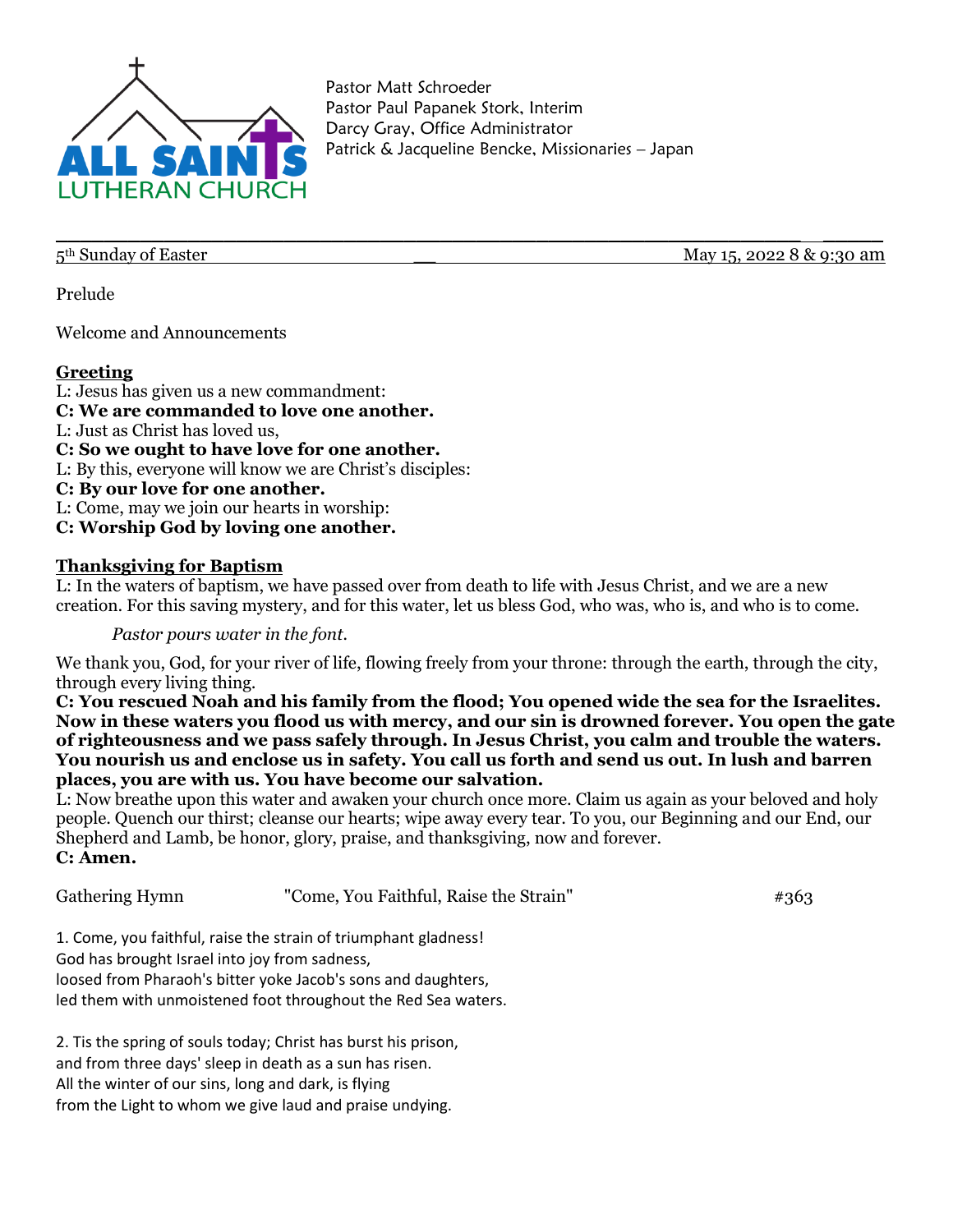3. Now the queen of seasons, bright with the day of splendor, with the royal feast of feasts, comes its joy to render; comes to glad Jerusalem, who with true affection welcome in unwearied strain Jesus' resurrection!

4. Neither could the gates of death, nor the tomb's dark portal, nor the watchers, nor the seal, hold you as a mortal: but today, among your own, you appear, bestowing your deep peace, which evermore passes human knowing.

5. Alleluia! Now we cry to our Lord immortal, who triumphant burst the bars of the tomb's dark portal. Alleluia! with the Son God the Father praising; Alleluia! yet again to the Spirit raising.

Public Domain

## **Prayer of the Day**

### L: O Lord God,

**C: you teach us that without love, our actions gain nothing. Pour into our hearts your most excellent gift of love, that, made alive by your Spirit, we may know goodness and peace, through your Son, Jesus Christ, our Savior and Lord, who lives and reigns with you and the Holy Spirit, one God now and forever. Amen.**

## Blessing of the Graduates (9:30 am)

L: Today we celebrate those who are taking another step in their faith journey.

We are delighted to honor you as you graduate from high school. We are proud of you! It is our privilege to affirm you as members of this congregation. You have completed an important phase of your lives and you are entering another.

As you celebrate your achievements and prepare for your new endeavors, do you promise to remain connected to the church, offering your gifts to the world as part of the body of Christ and receiving the support of this family of faith?

### Graduates: With God's help, we do.

Members and friends of All Saints, will you promise to keep these graduates and their families in your thoughts and prayers and help these young men and women as need and opportunity arise? If so answer, "We will." Congregation: We will.

Parents you have fulfilled your baptismal promises and now I ask you to bestow upon them God's blessing and yours. If you will lay your hands on your child and repeat after me:

We thank and bless God for the gift you have been to our lives. Wherever you go, our love and God's love goes with you. We bless you in the name of Jesus Christ our Lord. Amen.

Pastor: Graduates, please repeat after me:

Mom/Dad, you have given of your heart and of your home. You have loved and cared for me, even when I was difficult, I thank God for your undying love, patience, courage, and wisdom. I bless you in the name of Jesus. Amen.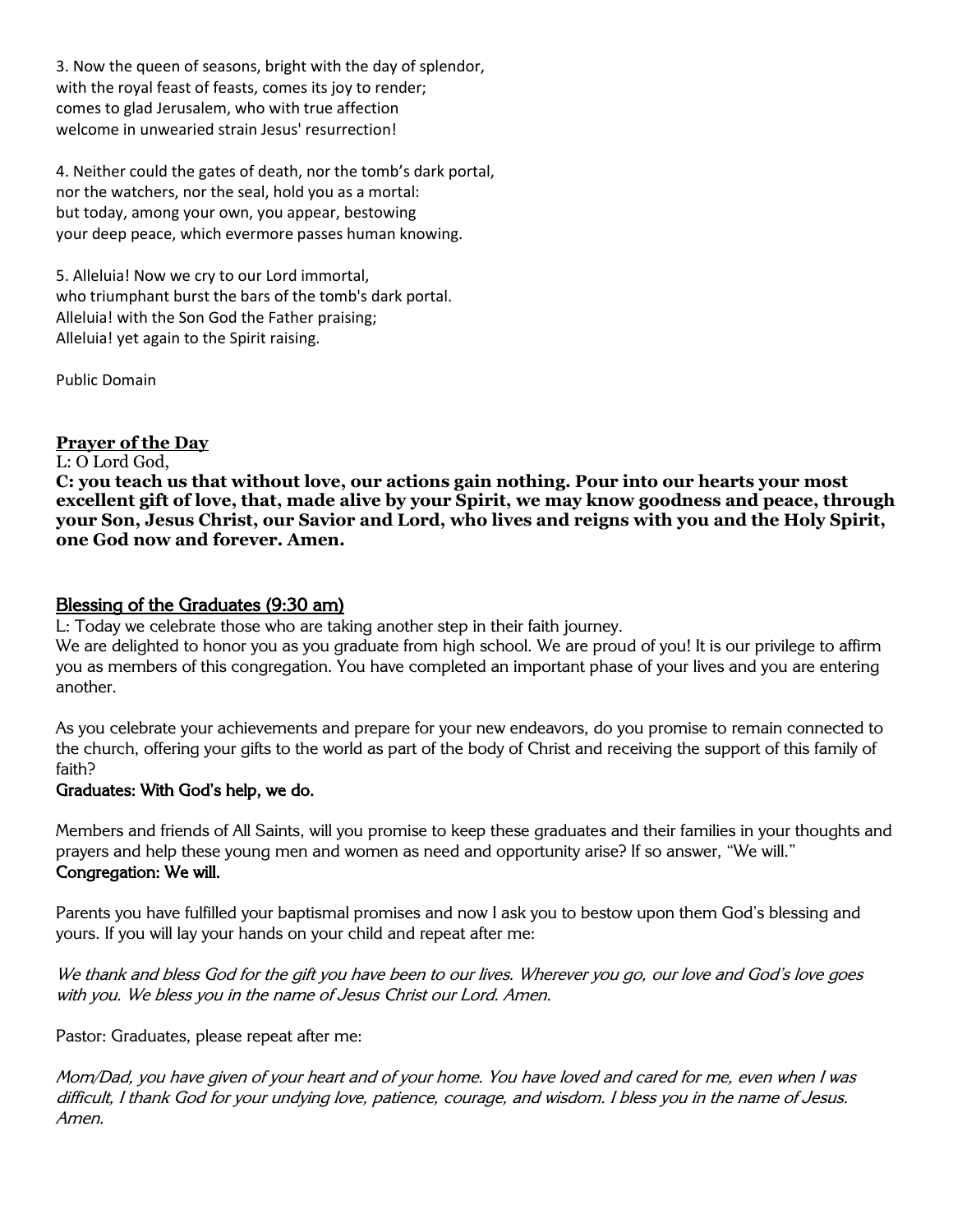L: Let us pray.

O Lord, Jesus Christ, when you welcomed the children your invitation included each one of us. Your guiding hand has continually been upon these young men and women. You have sustained them. You have shared in their laughter and wiped away their tears. In times of confusion you have offered direction. In times of sorrow you have offered hope. In times of doubt, your Holy Spirit has lifted them up. Grant, O Savior, to each of these graduates the knowledge of your continued presence as they go forth into the future. Guide their steps. Hold them in the hollow of your hand. Bless them and keep them now and forever.

# C: Amen.

P: May the Lord bless you and keep you. May the Lord watch over you and keep you safe.

May the Lord guide your every step.

May you always know of our unending love for you.

## C: Amen.

P: Let us honor graduates, parents and this congregation with our thanks and applause for remembering and keeping the promises made to God in baptism. C: Amen (Applause)

## Congratulations to our 2022 graduates!

Brayden Baumann Erin Bohn Jenna Flaata Alex Gort Kelsey Harms Bailey Kerkow Dominic Kromarek Riley Lentsch

Paige Lueck Raven McCullough Owen Murphy Kyle Petersen Rachel Scott Brayden Slavik Lily Weverka

# **Word**

First Reading: Revelation 21: 1-6 pg. 1007

Then I saw a new heaven and a new earth, for the first heaven and the first earth had passed away, and the sea was no more. **<sup>2</sup>** And I saw the holy city, the new Jerusalem, coming down out of heaven from God, prepared as a bride adorned for her husband. **<sup>3</sup>** And I heard a loud voice from the throne saying,

"See, the home<sup> $a$ </sup> of God is among mortals. He will dwell $a$  with them; they will be his peoples, and God himself will be with them and be their God; **<sup>4</sup>** he will wipe every tear from their eyes. Death will be no more; mourning and crying and pain will be no more, for the first things have passed away."

**<sup>5</sup>** And the one who was seated on the throne said, "See, I am making all things new." Also he said, "Write this, for these words are trustworthy and true." **<sup>6</sup>** Then he said to me, "It is done! I am the Alpha and the Omega, the Beginning and the End. To the thirsty I will give water as a gift from the spring of the water of life.

L: The Word of the Lord **C: Thanks be to God**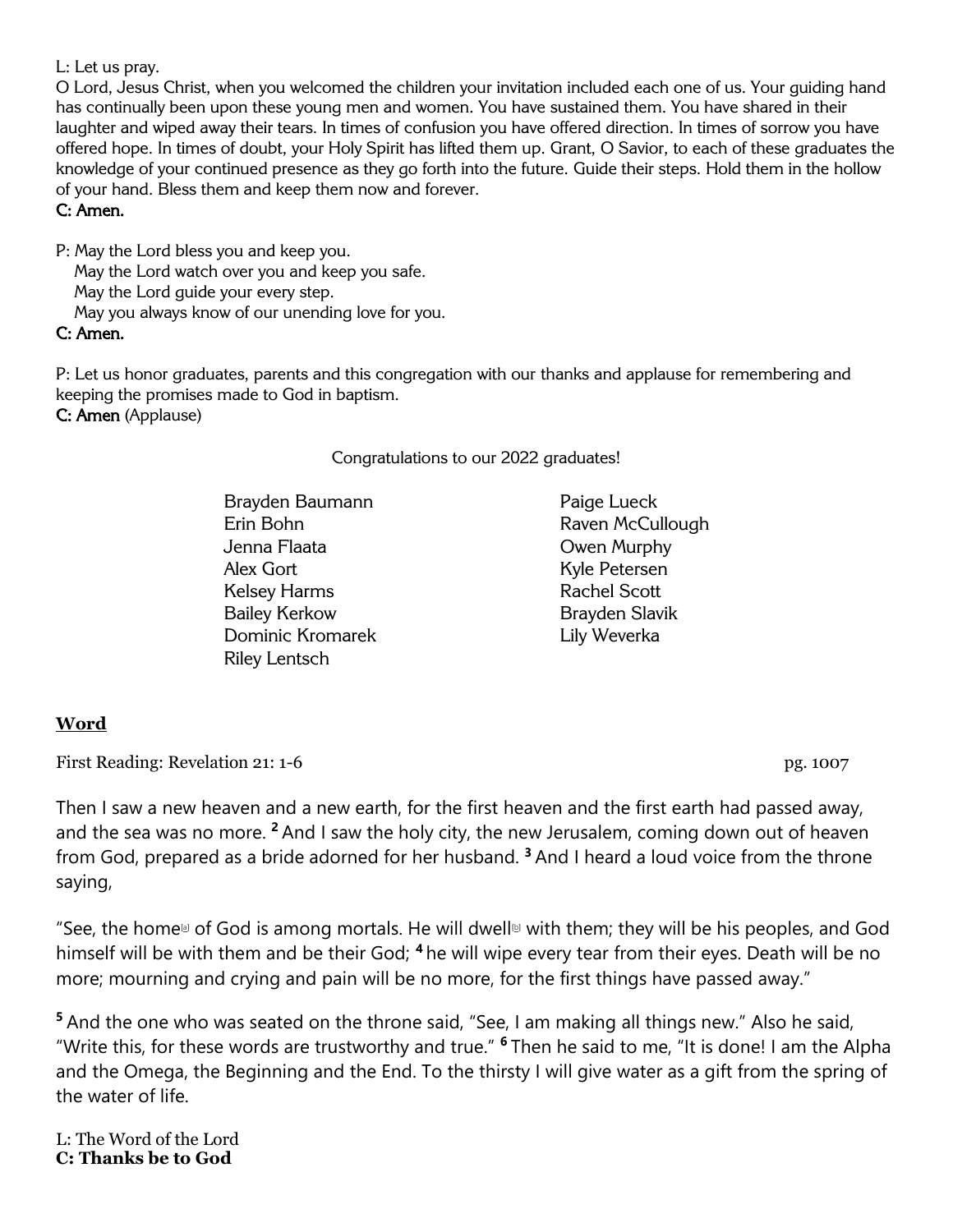Refrain: Now the feast and celebration, all of creation sings for joy To the God of life and love and freedom; Praise and glory forevermore!

Now is the feast of the Lamb once slain, whose blood has freed and united us to be one great people of God. Refrain

Text and music: Marty Haugen, b. 1950 Text and music © 1990 GIA Publications, Inc.

Gospel Reading: John 13: 31-35 pg. 877

When he had gone out, Jesus said, "Now the Son of Man has been glorified, and God has been glorified in him. <sup>32</sup> If God has been glorified in him,<sup>[1]</sup> God will also glorify him in himself and will glorify him at once. <sup>33</sup> Little children, I am with you only a little longer. You will look for me, and as I said to the Jews so now I say to you, 'Where I am going, you cannot come.' **<sup>34</sup>** I give you a new commandment, that you love one another. Just as I have loved you, you also should love one another. **<sup>35</sup>** By this everyone will know that you are my disciples, if you have love for one another."

### L: The Gospel of the Lord **C: Praise to you O Christ**

Children's Time

Hymn of the Day "Alleluia! Jesus is Risen" ELW #377

1. Alleluia! Jesus is risen! Trumpets resounding in glorious light! Splendor, the Lamb, heaven forever! Oh, what a miracle God has in sight!

*Refrain:*  Jesus is risen and we shall arise. Give God the glory! Alleluia!

2. Walking the way, Christ in the center telling the story to open our eyes; breaking our bread, giving us glory: Jesus our blessing, our constant surprise. *Refrain*

3. Jesus the vine, we are the branches; life in the Spirit the fruit of the tree; heaven to earth, Christ to the people, gift of the future now flowing to me. *Refrain*

4. Weeping, be gone; sorrow, be silent: death put asunder, and Easter is bright. Cherubim sing: O grave, be open! Clothe us in wonder, adorn us in light. *Refrain*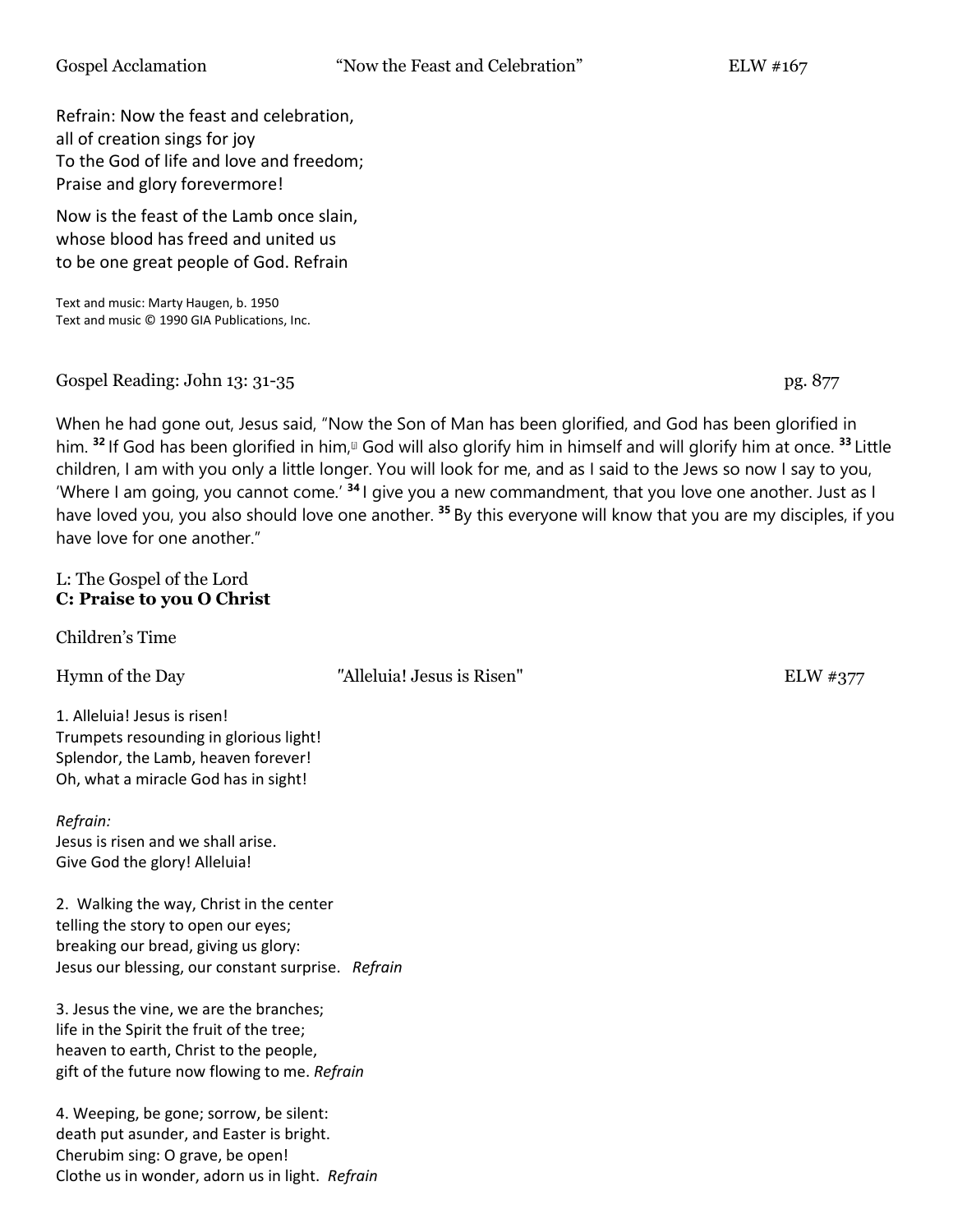5. City of God, Easter forever, golden Jerusalem, Jesus the Lamb, river of life, saints and arch angels, sing with creation to God the I AM! *Refrain*

*Text: Herbert F. Brokering, b. 1926 Music: David N. Johnson, 1922-1987 Text © 1995 Augsburg Fortress Music © 1969 Contemporary Worship 1, admin. Augsburg Fortress*

Sermon **Sermon** 

Offering Prayer

Living God, maker of heaven and earth, we know ourselves to be recipients of great and wonderful gifts. Do not let our comfort blind us to the newness you are making all around us. We ask that you make us instruments of that change as we seek to love others as you have first loved us. Bless these gifts that we have gathered here. We pray that these treasures that we have freely given this morning be signs of your new creation among us. May they show the world that we are your disciples and that the world is about to turn. **Amen.**

## **Communion**

L: We are resurrection people! **C: We come to share in the table Jesus has prepared for us.** L: We are Easter People! **C: Just as we share his death, we share his life. We, too, will be raised from death to life.** L: We are Good News people! **C: The body and blood of Jesus are a real presence among us. We come to the table to find forgiveness, healing, and acceptance.**

L: The Lord be with you. **C: And also with you.** L: Lift up your hearts. **C: We lift them to the Lord.** L: Let us give thanks to the Lord our God. **C: It is right to give our thanks and praise.**

L: It is indeed right, our duty and our joy…(proper preface continues)

Words of Institution

**Lord's Prayer Our Father, who art in heaven hallowed be thy name. Thy kingdom come, thy will be done on earth as it is in heaven. Give us this day our daily bread; And forgive us our trespasses As we forgive those who trespass against us; And lead us not into temptation, but deliver us from evil. For thine is the kingdom, and the power, and the glory, forever and ever. Amen.**

Communion Blessing

## **Benediction and Sending**

L: Christ has given us a new commandment: that we love one another, as Christ has loved us. By this, everyone will know that we are Christ's disciples, if we share that love with the world. And through this love, all things will be made new. Go now, and do as Christ commands. **C: Amen.**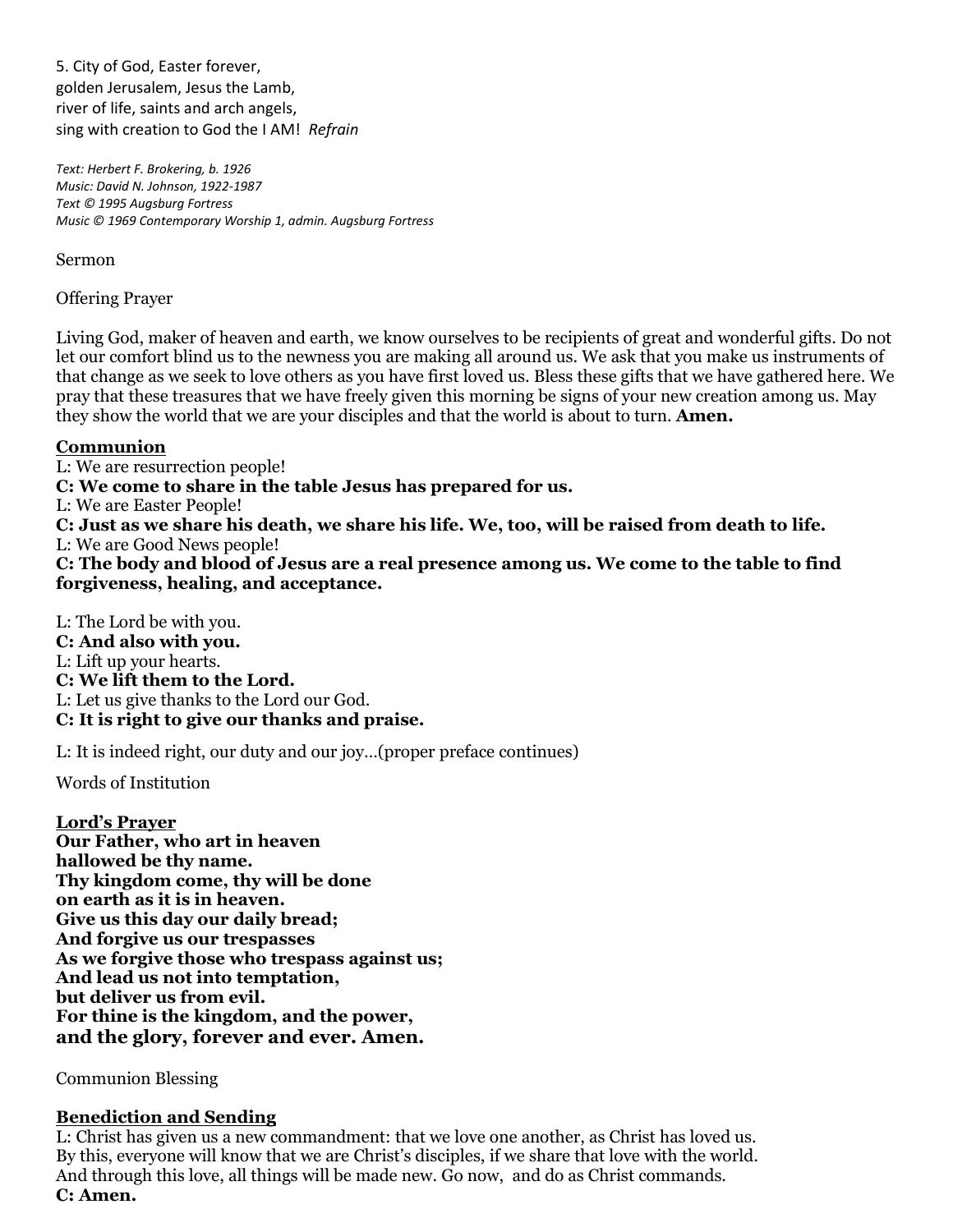1. That Easter day with joy was bright: the sun shone out with fairer light when to their longing eyes restored, the apostles saw their risen Lord.

2. O Jesus, king of gentleness, with constant love our hearts possess; to you our lips will ever raise the tribute of our grateful praise.

3. O Christ, you are the Lord of all in this our Easter festival, for you will be our strength and shield from ev'ry weapon death can wield.

4. All praise, O risen Lord, we give to you, once dead, but now alive! To God the Father equal praise, and God the Spirit, now we raise!

Public Domain

L: Alleluia! Christ is risen. **C: Christ is risen indeed. Alleluia!** L: Go in peace. Tell what God has done. **C: Thanks be to God.**

Accompanist: Chris Starr

### **The Week Ahead:**

| Sun          | May 15 | Worship at 8 & 9:30 am<br>9:30 am Blessing of the High School Graduates<br>10:30 am Graduation banquet |
|--------------|--------|--------------------------------------------------------------------------------------------------------|
| Mon          | May 16 | 6:00 pm Fish Fry                                                                                       |
| Tue          | May 17 | 10:00 am Crafter's Group<br>6:30 pm Church Council                                                     |
| <b>Thurs</b> | May 19 | 12:00 pm Men's Lunch at Midtown<br>7:00 pm AA                                                          |
| Sun          | May 22 | Worship at 8 & 9:30 am<br>8:45 am Annual Meeting                                                       |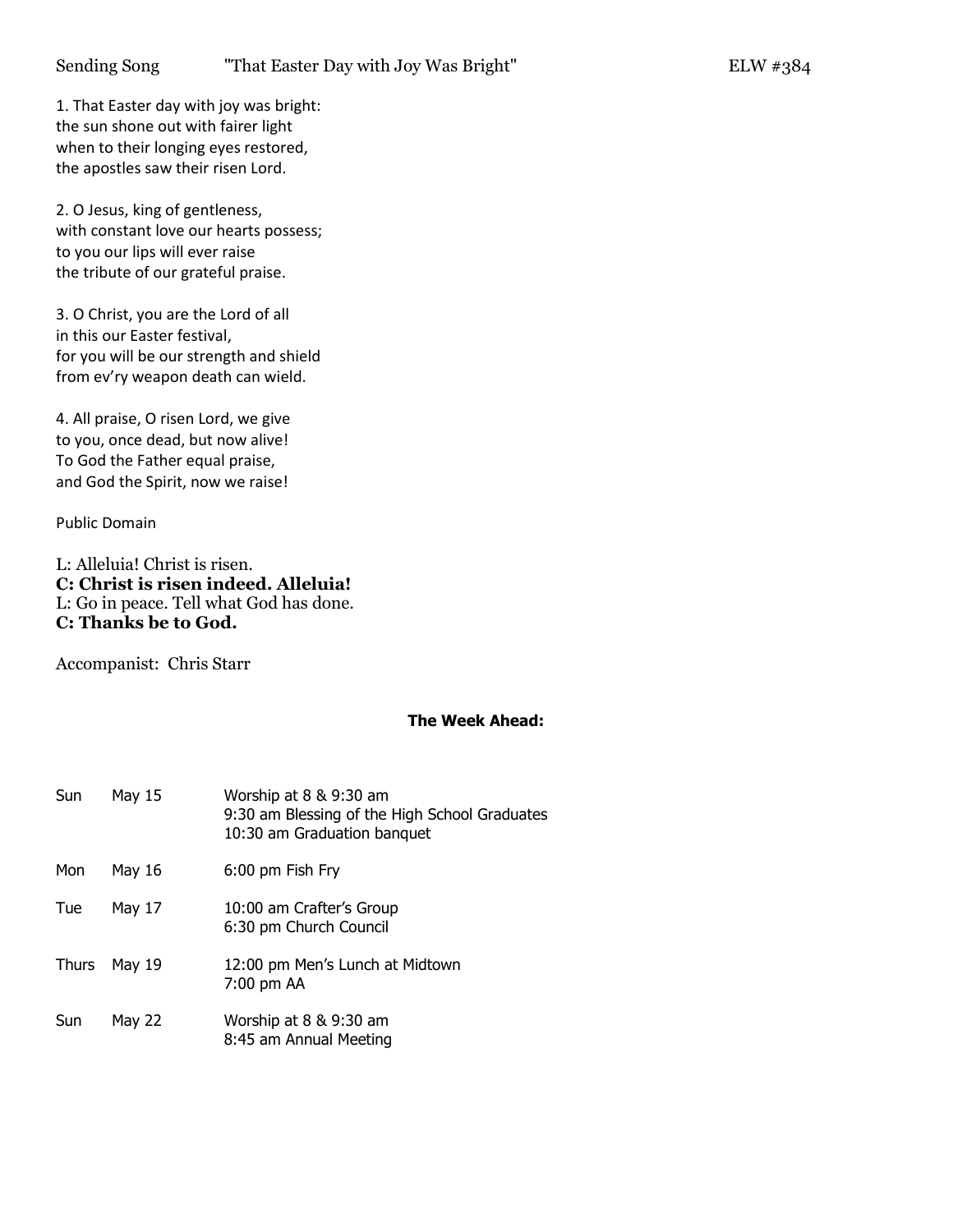#### **WELCOME TO ALL SAINTS**

*We are glad you chose to worship at All Saints today. We hope you find the worship service meaningful and that you feel at home with our congregation. If you want to learn more about All Saints or are looking to be connected, visit [www.allsaintsnya.org](http://www.allsaintsnya.org/) or contact one of our staff:*

*Darcy Gray, Office Administrator [dgray@allsaintsnya.org](mailto:dgray@allsaintsnya.org) Pastor Matthew Schroeder [mschroeder@allsaintsnya.org](mailto:mschroeder@allsaintsnya.org) Pastor Paul Papanek Stork, Interim [pstork@allsaintsnya.org](mailto:pstork@allsaintsnya.org)*

### **Transition Team Update**

The Transition Team met to start their work this past Wednesday May 4<sup>th</sup>. We began working our way through the Ministry Site Profile (MSP) that was created when Pastor Matt was called as the associate pastor. The MSP is used to describe a congregation to a candidate being interviewed for a position as a pastor. Although Pastor Matt already knows All Saints it is a good way to discuss where a congregation has been, where it is now, and where it wants to go in the future. We also began working on a survey that will be sent to the congregation later this week. The survey asks members of All Saints to choose the top 5 tasks that a new Senior Pastor will concentrate on. The survey will be available both online and as a paper survey by Sunday May 15<sup>th</sup>. The results will be compiled and a ranked list of priorities will be presented for the congregation to consider while voting on whether to call Pastor Matt as the next Senior Pastor. Watch for an announcement of how to access the online survey or get a paper copy.

#### **Watch out for scams**

A few congregation members have been contacted, via email and text message, by someone claiming to be Pastor Matt. Since Pastor Matt's name and title at All Saints are public information it's easy for people to create fake accounts and contact members of our church then try to scam them. Please pay close attention to the cell phone number and the email address. Furthermore, Pastor Matt will NEVER ask you to transfer him money or buy him gift cards (especially not over text or email). Please ignore, report, and block these interactions. Stay safe out there!

#### **All Saints Fish Fry, Monday, May 16 at 6:00 pm**

Join us for the All Saints Annual Fish Fry in the fellowship hall. Fish and all the fixings will be served with a free will offering taken. We have lots of fishing gear to give away too compliments of Mark and Rachel Slater!



#### **Opportunities to Serve-WE NEED YOU!**

Our monthly serving schedules are available online through Signup.com. There you can volunteer to usher, read scripture lessons, assist with communion and serve fellowship. Sign up at the Welcome Center or go to our website [www.allsaintsnya.org.](http://www.allsaintsnya.org/) 

#### **Annual Meeting**

On Sunday, May 22 at 8:45 am we will hold our annual meeting. At this meeting we will approve the May 1, 2022 – April 30, 2023 Fiscal year budget, vote to call Pastor Matt Schroeder as senior pastor, elect 4 council members and approve updates to the All Saints Constitution and ByLaws.

Copies of the proposed Constitution and ByLaws along with the proposed budget are available at the Welcome Center or by request from Darcy, daray@allsaintsnya.org. Budget questions should be directed to Treasurer, Mike McPadden.

Council Nominations: The following persons will have their names on the council ballot at the May 22 annual meeting. We will elect 4 persons to the council for a 3 year term which begins August 2022:

Shelley Jagow – current council member running for  $2^{nd}$  term Mike McPadden – current council member running for  $2<sup>nd</sup>$  term Clinton Strobel – member since 2011 Mike Woizeschke – member since 2012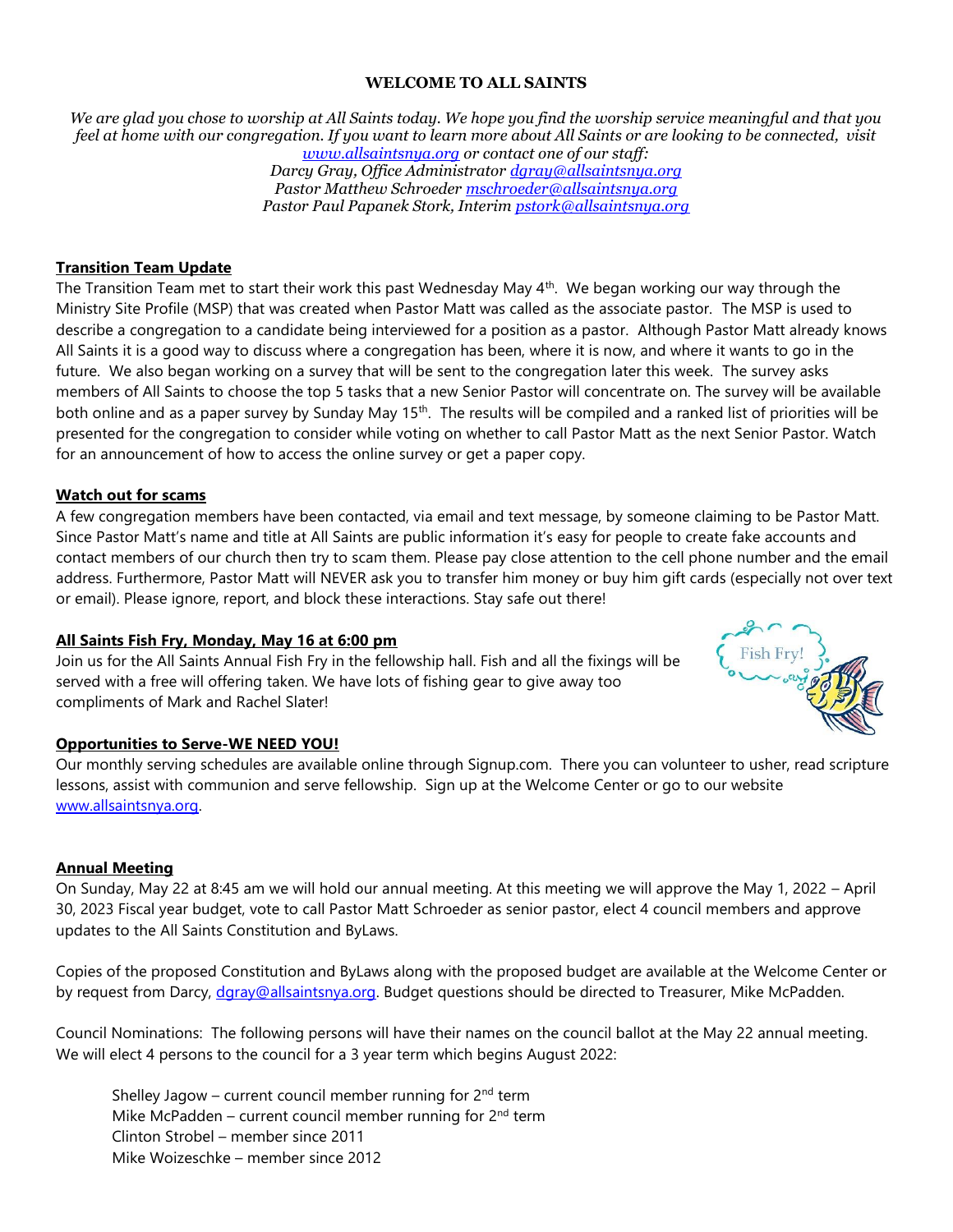### **Feed My Starving Children**

All Saints will be packing meals at Feed My Starving Children on Wednesday, June 1 from 4:30 – 6:15 pm. FMSC is located at 18732 Lake Drive East, Chanhassen, MN 55317. Plan on arriving at the facility 10 – 15 minutes prior to our packing session for check-in. All ages over 5 years are welcome to help pack. We have 12 spots reserved but more can attend. Please sign up at the Welcome center or RSVP to Pastor Matt

[\(mschroeder@allsaintsnya.org\)](mailto:mschroeder@allsaintsnya.org) or Darcy [\(dgray@allsaintsnya.org\)](mailto:dgray@allsaintsnya.org) to reserve your opportunity to put our Gospel into motion.

### **EcoFaith talk on June 5th at 9:00 am in Fellowship Hall**

Join Jack Hurbanis, who is the Congregational Organizer for Environmental Justice for the Minneapolis Area Synod, ELCA, to learn more about Minnesota Valley Electric, a co-op that serves many members of All Saints and how you can get involved in creating a more sustainable energy future.

The rural electrification of the 1930s was organized using a "co-operative" model -- and this was intentional, putting community members themselves as keepers of the grid. Co-ops are designed to keep electricity under local control and always putting the needs of the community first. Member owners have the power to show up and exercise this ownership of our utilities alongside other community members.

The EcoFaith Network of the Minneapolis Area Synod has been working to increase democratic participation in rural electric co-op's. They are working to make member owner's values about our

energy future heard -- from substantial increases in renewable energy sources to equitable access in energy efficiency and onsite solar options

### **Vacation Bible School**

**VBS is June 13- 16, 2022, 9:00-11:30 a.m.**

**VBS is for students Age 3-Grade 6 (entering fall 2022).**

**Join us for "Monumental" VBS, the summer event that helps celebrate God's greatness! Monumental is filled with awesome Bible-learning experiences, music, crafts, games and snacks. Cost is \$18 per child with a \$36 family max and deadline to sign up is May 29, 2022. Transportation is available. Register online at** [www.allsaintsnya.org](http://www.allsaintsnya.org/) **or you can find registration forms at the Welcome Center.**

**VBS Staffing- We can't do this without you!**

**We are looking for fun, energetic volunteers for VBS for the following areas: Classroom Teacher: Kindergarten, 1st Grade, 2nd Grade, 3rd Grade, and 4th Grade (some of these classes may be combined depending on registration) Transportation drivers from Kid's Company to church and back again Photographer: take pictures throughout the week**

**If you are interested, sign up at the Welcome Center or contact Darcy at [dgray@allsaintsnya.org](mailto:dgray@allsaintsnya.org)**

**Cash Donations for VBS. We try to keep the registration fee minimal and affordable to families. We need cash donations to cover all our VBS expenses. If you are willing to help, please visit our online giving page and give whatever amount you'd like under "***VBS Donation".* **THANK YOU! <https://www.allsaintsnya.org/online-giving/index.html>**